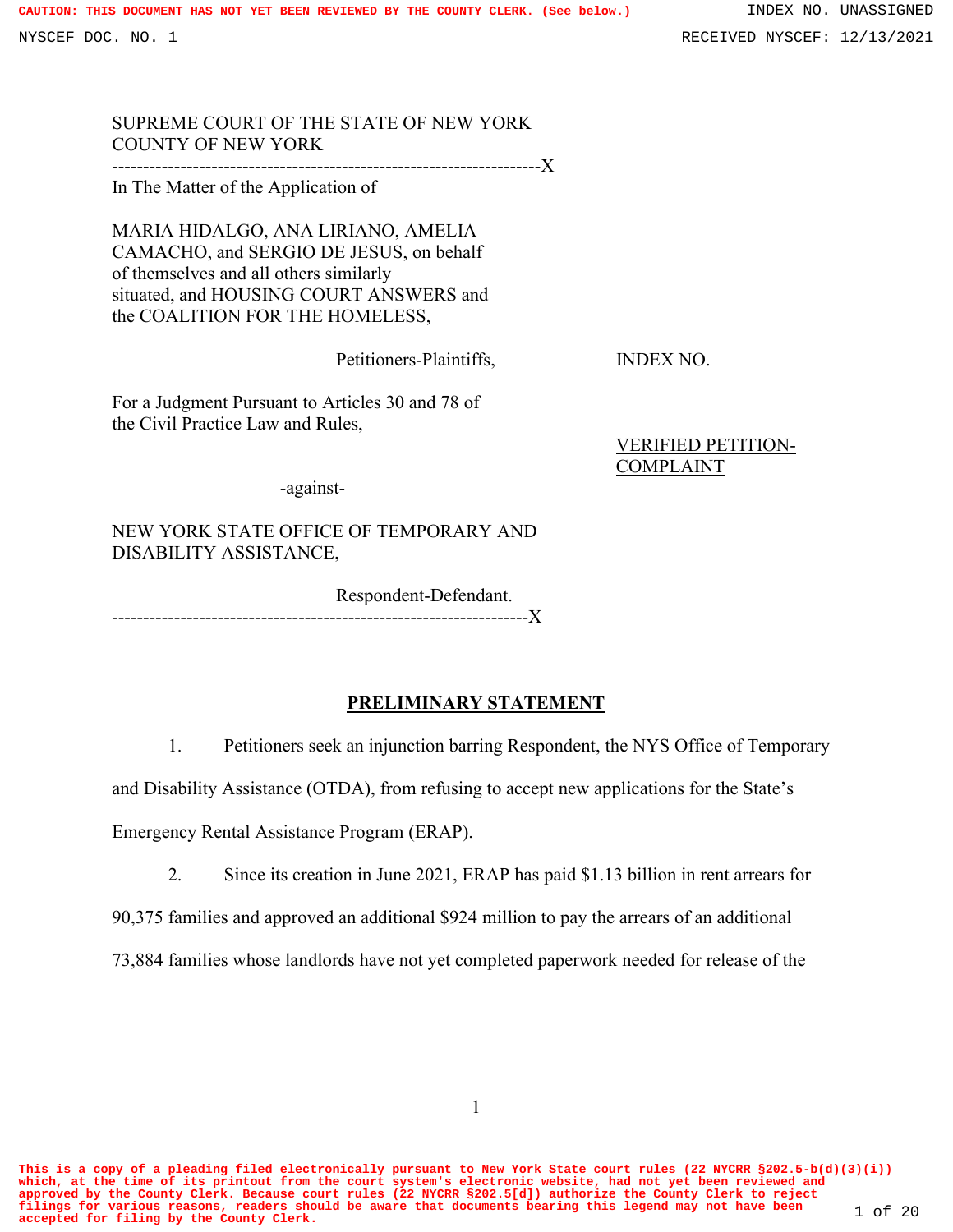payments. However, 591,000 New York families remain in rent arrears<sup>1</sup> and threatened with eviction when the State's moratorium expires on January 15, 2022.

3. Although New York State is likely to receive an additional \$960 million from the federal government, and is eligible to request even more, Respondent prematurely and abruptly stopped accepting new ERAP applications on November 15, 2022. As explained below, closing ERAP to new applicants before all potential sources of funds are exhausted violated Respondent's duties under the ERAP statute and exceeded its lawful authority. Respondent's actions, moreover, violated the Legislature's clearly expressed intent of protecting eligible families from being evicted while they are waiting for federal funds to be fully distributed.

4. Pursuant to statute, eviction proceedings against applicants for ERAP are stayed pending a decision on their application. When the State eviction moratorium expires by its own terms on January 15, 2022, tenants with pending ERAP applications will still be protected. However, due to Respondent's unlawful action, families who otherwise could have applied for ERAP will be vulnerable to eviction as of January 15, even though federal funds may not yet have been fully allocated, much less distributed.

5. Petitioners therefore request a permanent injunction staying Respondent from continuing to refuse new ERAP applications. Petitioners also request a preliminary injunction staying Respondent from refusing new applications during the pendency of this proceeding.

**This is a copy of a pleading filed electronically pursuant to New York State court rules (22 NYCRR §202.5-b(d)(3)(i)) which, at the time of its printout from the court system's electronic website, had not yet been reviewed and approved by the County Clerk. Because court rules (22 NYCRR §202.5[d]) authorize the County Clerk to reject filings for various reasons, readers should be aware that documents bearing this legend may not have been accepted for filing by the County Clerk.** 2 of 20

<sup>&</sup>lt;sup>1</sup> Rent Debt in America: Stabilizing Renters is Key to Equitable Recovery, National Equity Atlas, New York. https://public.tableau.com/shared/J7T99PTN9?:showVizHome=no (last accessed December 10, 2021).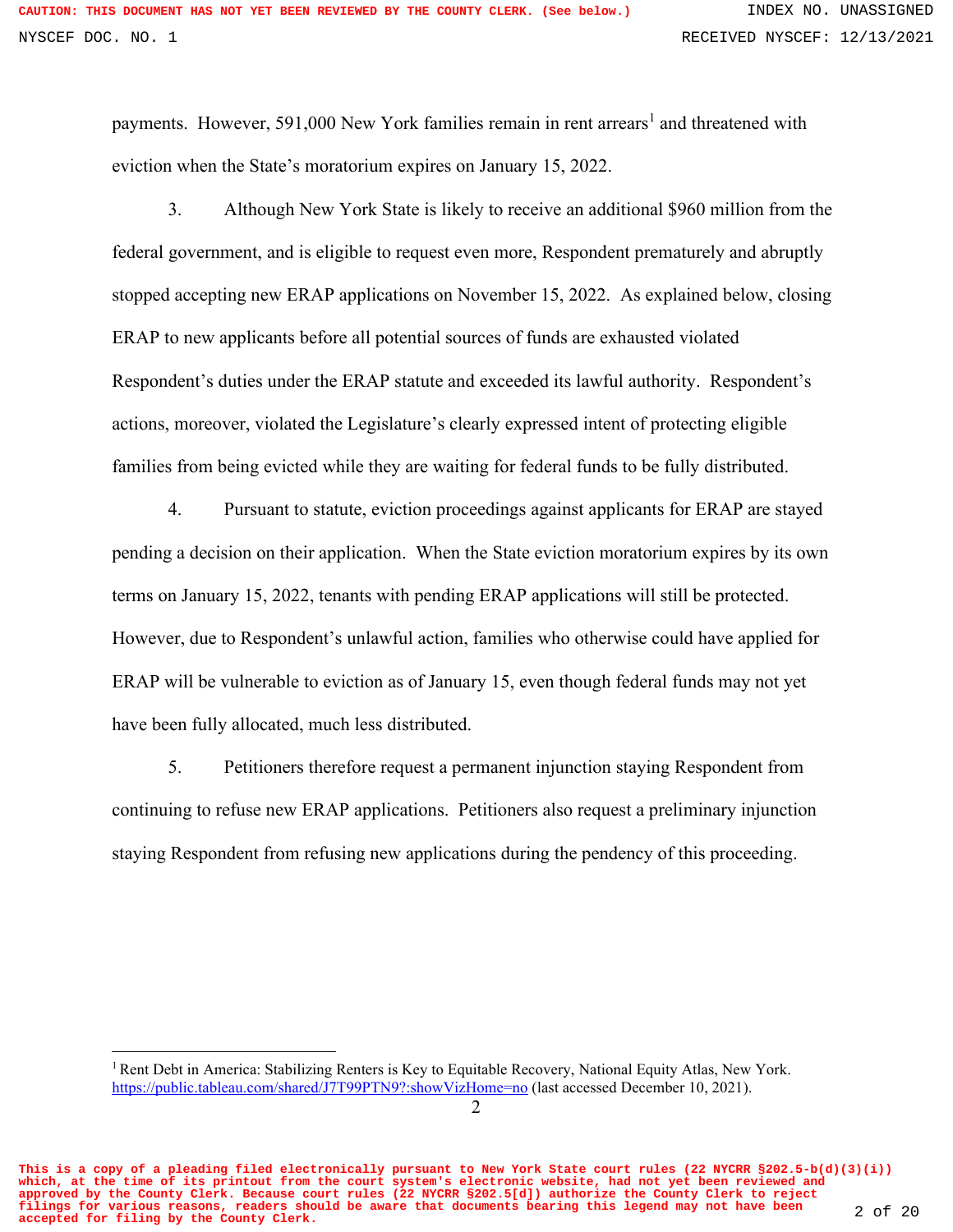#### **PARTIES**

6. Petitioner MARIA HIDALGO resides at 1765 Townsend Ave., Apt 6C, Bronx, New York. She is categorically eligible to apply for ERAP funds, but has been barred from doing so by Respondent's closure of applications effective November 15, 2021.

7. Petitioner ANA LIRIANO resides at 711C Seagirt Ave, Apt. 6K, Rockaway, New York. She is categorically eligible to apply for ERAP funds, but has been barred from doing so by Respondent's closure of applications effective November 15, 2021.

8. Petitioner AMELIA CAMACHO resides at 140 Kingsland Ave., Apt. 1-L, Brooklyn, New York. She is categorically eligible to apply for ERAP funds, but has been barred from doing so by Respondent's closure of applications effective November 15, 2021.

9. Petitioner SERGIO DE JESUS resides at 140 Kingsland Ave., Apt. 1-L, Brooklyn, New York. New York. He is categorically eligible to apply for ERAP funds, but has been barred from doing so by Respondent's closure of applications effective November 15,

2021.

10. Petitioner-plaintiff HOUSING COURT ANSWERS ("HCA") was founded in 1981 to provide legal information to *pro se* litigants in New York City's Housing Courts. HCA staffs tables at of New York City's Housing Courts, providing information, answers to questions and advice to unrepresented litigants. Additionally, HCA operates a Hotline to explain housing court procedures to *pro se* litigants and to provide information about rent arrears assistance. It maintains its offices at 50 Broad Street, New York, NY.

11. Petitioner-plaintiff COALITION FOR THE HOMELESS, is a not-for-profit advocacy and direct services organization that assists thousands of homeless and at-risk New Yorkers each day. It maintains its offices at 129 Fulton St, New York, NY.

3

**This is a copy of a pleading filed electronically pursuant to New York State court rules (22 NYCRR §202.5-b(d)(3)(i)) which, at the time of its printout from the court system's electronic website, had not yet been reviewed and approved by the County Clerk. Because court rules (22 NYCRR §202.5[d]) authorize the County Clerk to reject filings for various reasons, readers should be aware that documents bearing this legend may not have been accepted for filing by the County Clerk.** 3 of 20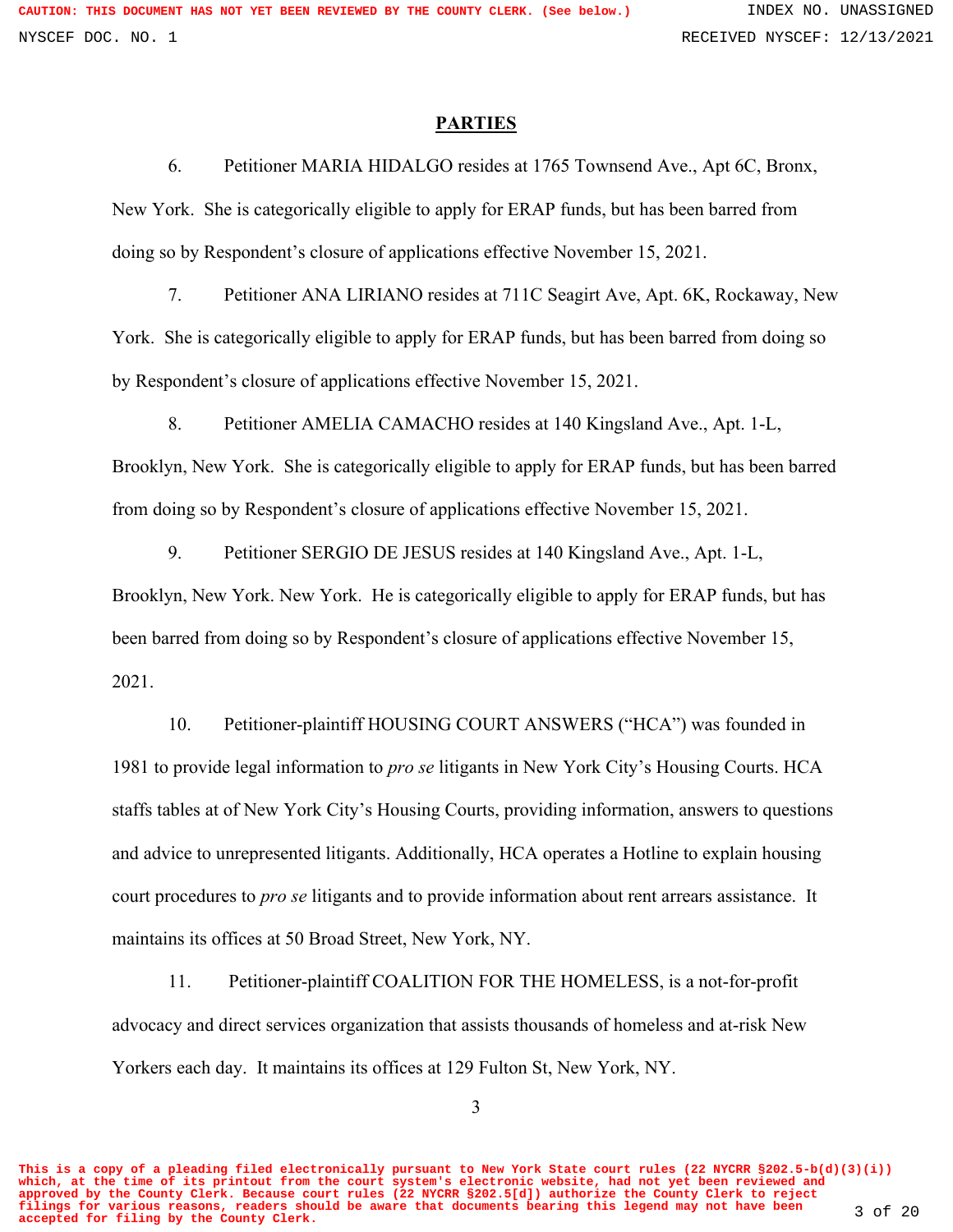12. Respondent New York State Office of Temporary and Disability Assistance (OTDA) is responsible for the administration of funds under the Emergency Rental Assistance Program established in June 2021. It maintains an office at 316 Malcolm X Boulevard, New York, NY.

#### **VENUE**

13. Pursuant to Sections 503(a), 506(b). 509 and 7804(b) of the Civil Practice Law and Rules (hereinafter "CPLR"), venue is properly in New York County.

# **STATUTORY AND REGULATORY FRAMEWORK**

9. On December 27, 2020, The Consolidated Appropriations Act 2021 was signed into law. Public Law 116-260. Section 501 of Division N of the Act created an Emergency Rental Assistance program ("ERA 1") and appropriated 25 billion dollars to be distributed to grantees throughout the country. Public Law 116-260 Section 501. ERA 1 set deadlines for the use of these funds and required that the United States Treasury Department begin on September 30, 2021, to recapture excess funds from grantees that had not used their funds and to reallocate those funds to the grantees that had used the funds. Public Law 116-260 Section 501§ d.

10. On March 11, 2021, Congress enacted The American Rescue Plan Act of 2021, which provided an additional 21.55 billion dollars to the Emergency Rental Assistance program. ("ERA 2") Public Law 117-2 section 3201. ERA 2 also set a deadline for grantees to use the allocated funds and required that the Treasury Department recapture excess funds from grantees and reallocate them. This reallocation process can begin after March 31, 2022.

11. On October 4, 2021, Treasury published a guidance on ERA 1 reallocation. https://home.treasury.gov/system/files/136/ERA-Reallocation-Guidance.pdf. According to this

**This is a copy of a pleading filed electronically pursuant to New York State court rules (22 NYCRR §202.5-b(d)(3)(i)) which, at the time of its printout from the court system's electronic website, had not yet been reviewed and approved by the County Clerk. Because court rules (22 NYCRR §202.5[d]) authorize the County Clerk to reject filings for various reasons, readers should be aware that documents bearing this legend may not have been accepted for filing by the County Clerk.** 4 of 20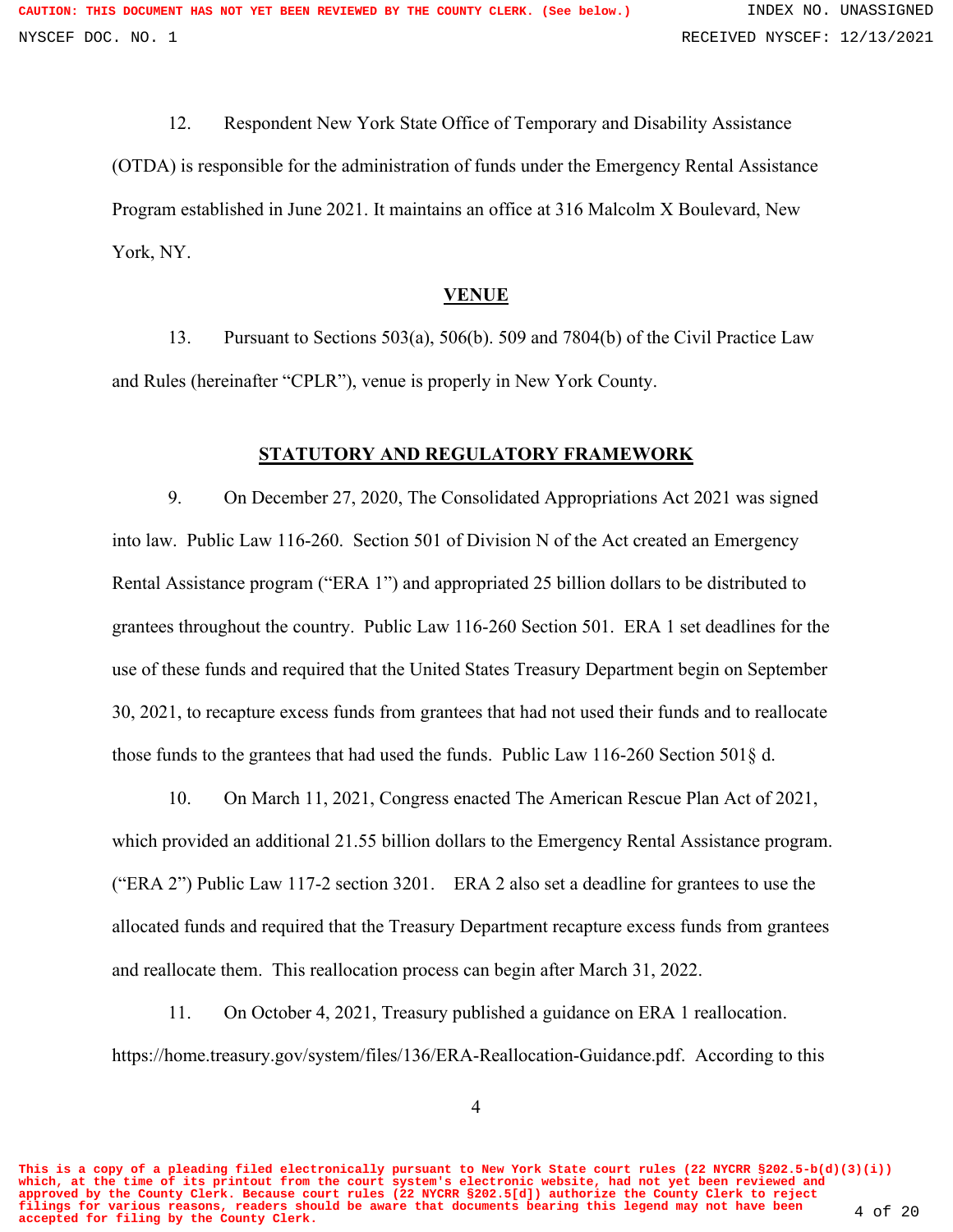guidance, all grantees that have not spent 30 percent of their allocations have excess funds. Grantees may submit a performance improvement plan to avoid recapture of funds. Those plans were due on November 15, 2021. Grantees that disbursed more than 65 percent of their ERA 1 funds are eligible for new funds.

12. On October 15, 2021, Treasury released the application form for grantees to request additional funds. https://home.treasury.gov/policy-issues/coronavirus/assistance-forstate-local-and-tribal-governments/emergency-rental-assistance-program

13. On April 16, 2021, the New York State enacted its COVID-19 Emergency Rental Assistance Program ("ERAP"), codified at 2021 N.Y. Laws Ch. 56, part BB, amended by 2021 N.Y. Laws Ch. 417, Part A. See Exhibit A. The ERAP program was designed to be funded by "(a) emergency rental assistance funds received by the state from the Federal Emergency Rental Assistance Program and any other federal funds made available for that purpose; and (b) any state funds appropriated for such program." 2021 N.Y. Laws Ch. 56, part BB, § 3 para. (2).

14. Section 8 of ERAP provides:

§ 8. Restrictions on eviction. Eviction proceedings for a holdover or expired lease, or non-payment of rent or utilities that would be eligible for coverage under this program shall not be commenced against a household who has applied for this program unless or until a determination of ineligibility is made. If such eviction proceedings are commenced against a household who subsequently applies for benefits under this program, all proceedings shall be stayed pending a determination of eligibility. Evidence of a payment received pursuant to this act may be presented in such proceeding and create a presumption that the tenant's or occupant's rent or utility obligation for the time period covered by the payment has been fully satisfied.

2021 N.Y Laws Ch. 56, part BB, § 8.

**This is a copy of a pleading filed electronically pursuant to New York State court rules (22 NYCRR §202.5-b(d)(3)(i)) which, at the time of its printout from the court system's electronic website, had not yet been reviewed and approved by the County Clerk. Because court rules (22 NYCRR §202.5[d]) authorize the County Clerk to reject filings for various reasons, readers should be aware that documents bearing this legend may not have been accepted for filing by the County Clerk.** 5 of 20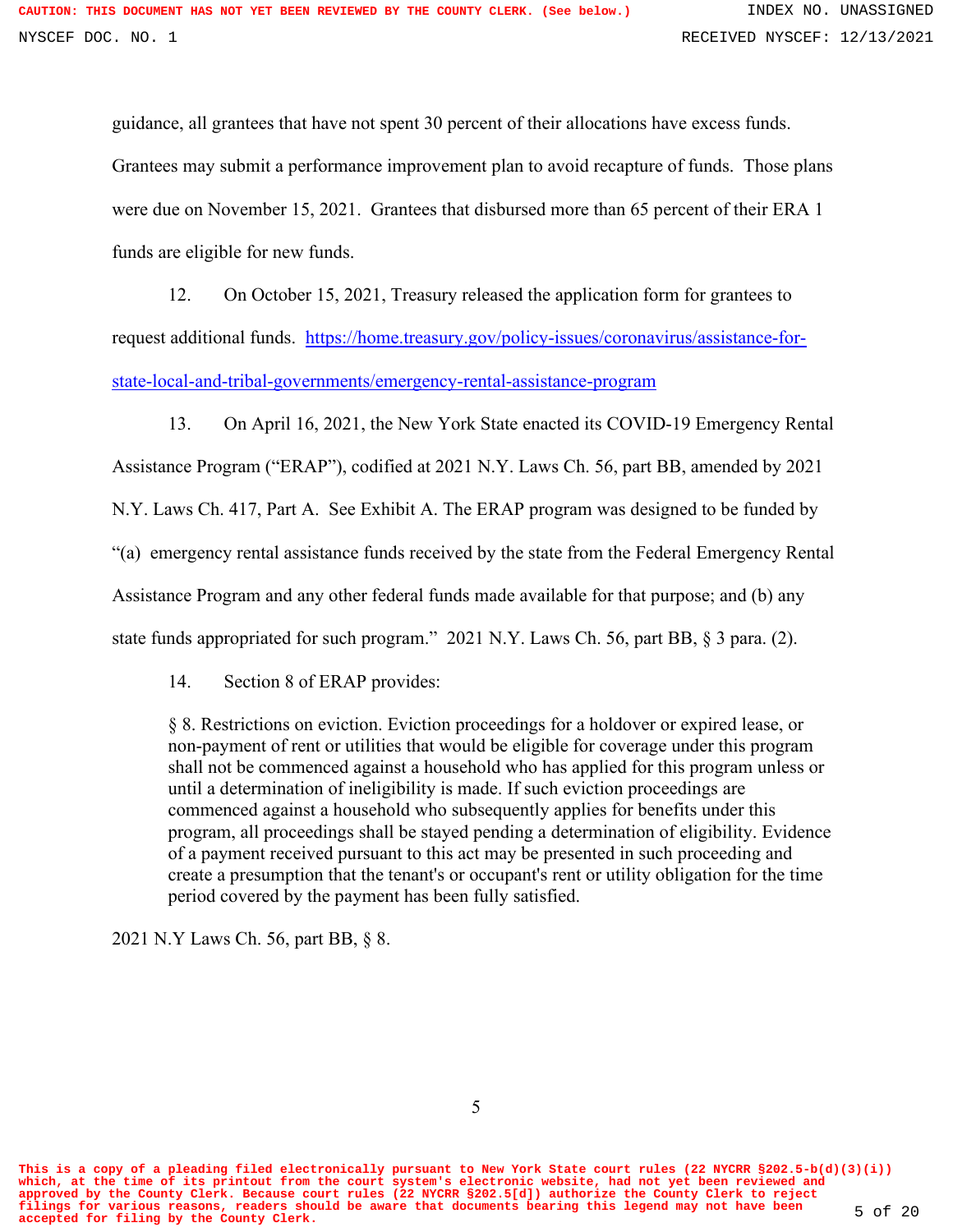#### **FACTS**

15. The COVID-19 pandemic is an ongoing public health emergency that has inflicted widespread harm on New York and has greatly disrupted all aspects of civic life. As of December 10, 2021, over 2.8 million New Yorkers had tested positive for COVID-10 and over 57,000 have died from the disease.<sup>2</sup> The number of cases in New York has continued to rise despite six months of general vaccine eligibility to all adults living or working in New York.

16. On March 20, 2020, then-New York Governor Andrew Cuomo issued Executive Order 202.8 which, among other things, stayed execution of all warrants of eviction in New York State for 30 days. N.Y. Exec. Order No. 202.8. This stay was subsequently extended twice, ultimately running until June 13, 2020. N.Y. Exec. 202.31. Executive Order No. 202.28, issued on May 7, 2020, barred the commencement, filing, or service of any legal action for nonpayment of rent against someone that is eligible for unemployment insurance or otherwise facing financial hardship during the COVID-19 pandemic. N.Y. Exec. Order No. 202.28.

17. In December 2020, the New York State Legislature further responded to the surging pandemic by enacting the COVID-19 Emergency Eviction and Foreclosure Prevention Act ("CEEFPA"), which stayed most eviction proceedings through May 1, 2021, upon the submission of a hardship declaration. 2020 N.Y. Laws Ch 381, Part A ("Part A") §§ 4, 6. A hardship declaration would also stay any previously issued warrants of eviction. *Id.* at § 8. On April 23, 2021, during the first weeks of general eligibility for the vaccine for all adults in New York, the Legislature extended CEEFPA's eviction moratorium for four more months, to August 31, 2021.

<sup>2</sup> *Coronavirus in the U.S.: Latest Map and Case Count*, The N.Y. Times,

**This is a copy of a pleading filed electronically pursuant to New York State court rules (22 NYCRR §202.5-b(d)(3)(i)) which, at the time of its printout from the court system's electronic website, had not yet been reviewed and approved by the County Clerk. Because court rules (22 NYCRR §202.5[d]) authorize the County Clerk to reject filings for various reasons, readers should be aware that documents bearing this legend may not have been accepted for filing by the County Clerk.** 6 of 20

https://www.nytimes.com/interactive/2021/us/new-york-covid-cases.html (last visited December 10, 2021).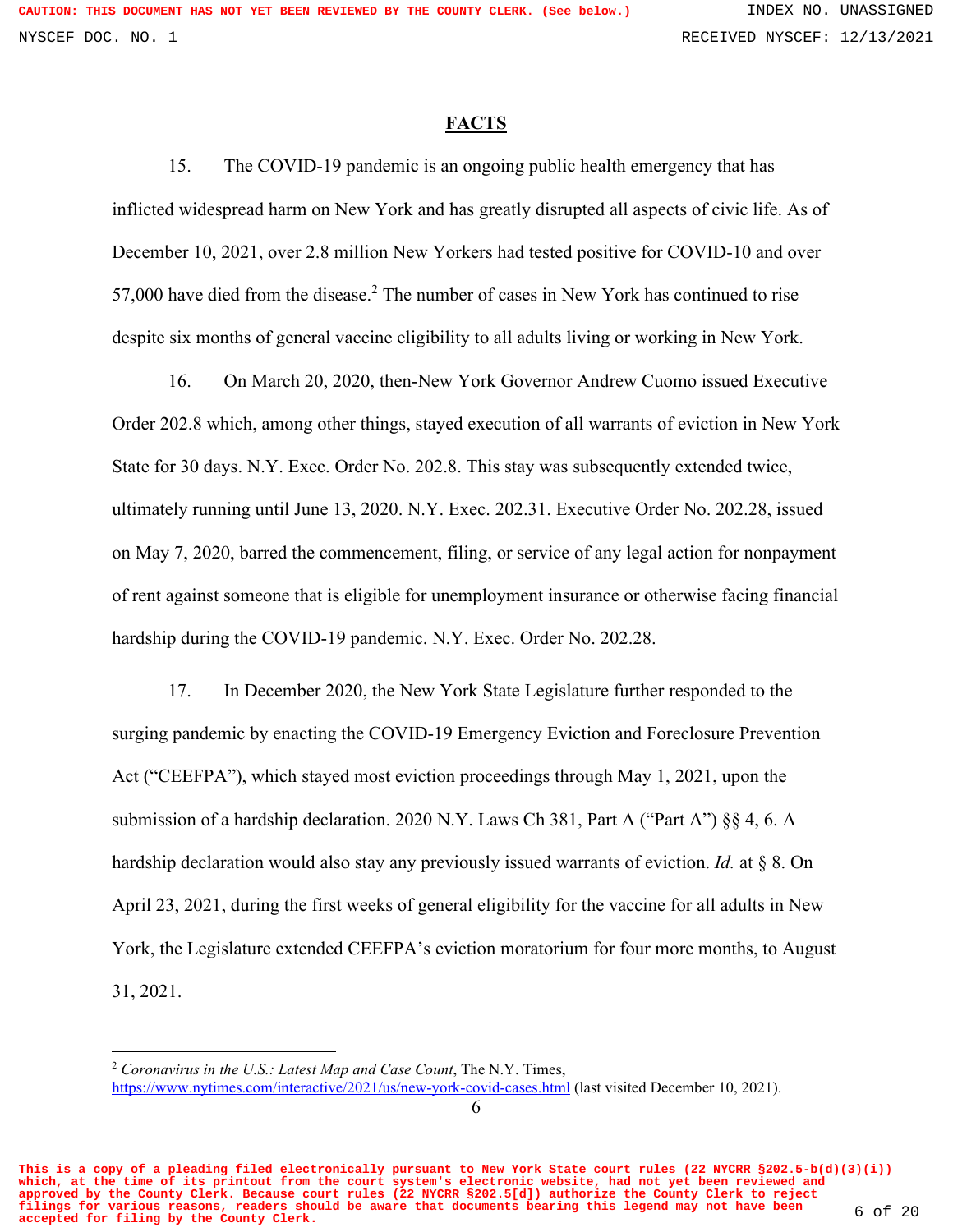18. On August 31, 2021, Part A expired by its terms. 2020 N.Y. Laws Ch. 381, Part A § 13. On September 1, 2021, the New York State Legislature enacted a new eviction moratorium, which is Subpart A of Part C of 2021 N.Y. Laws Ch. 417, which extended protections for tenants who file hardship declarations through January 15, 2022.

19. During the pendency of the CEEFPA moratorium, in April 2021, the Legislature created the "COVID-19 emergency rental assistance program of 2021", or ERAP. 2021 N.Y. Laws, Ch 56. See Exhibit A. The statute authorizes disbursement of federal emergency funds to individuals who experienced a reduction in household income or other financial hardship due to COVID-19, and who demonstrate a risk of experiencing homelessness or housing instability. Section 3 of the Act states that the program will be funded with "(a) emergency rental assistance funds received by the state from the Federal Emergency Rental Assistance Program *and any other federal funds made available for that purpose*; and (b) any state funds appropriated for such program." [emphasis added].

20. Section 8 of the statute bars the commencement or continued prosecution of eviction proceedings against ERAP applicants pending a determination of eligibility. The Legislature thus sought to ensure that eligible tenants would not face eviction while federal funds remained available for payment of their arrears.

21. Section 9 of the statute provides that where a tenant has been found eligible for the program, but the landlord has not completed its portion of the application, the tenant will be provisionally approved. The landlord then has 180 days to accept payment. After that time period, the approved rent arrears become available to assist a different applicant. Currently there is \$924 million in the separate account for provisional approvals.

22. Following the creation of the ERAP program, Respondent processed over 164,000

**This is a copy of a pleading filed electronically pursuant to New York State court rules (22 NYCRR §202.5-b(d)(3)(i)) which, at the time of its printout from the court system's electronic website, had not yet been reviewed and approved by the County Clerk. Because court rules (22 NYCRR §202.5[d]) authorize the County Clerk to reject filings for various reasons, readers should be aware that documents bearing this legend may not have been accepted for filing by the County Clerk.** 7 of 20

<sup>7</sup>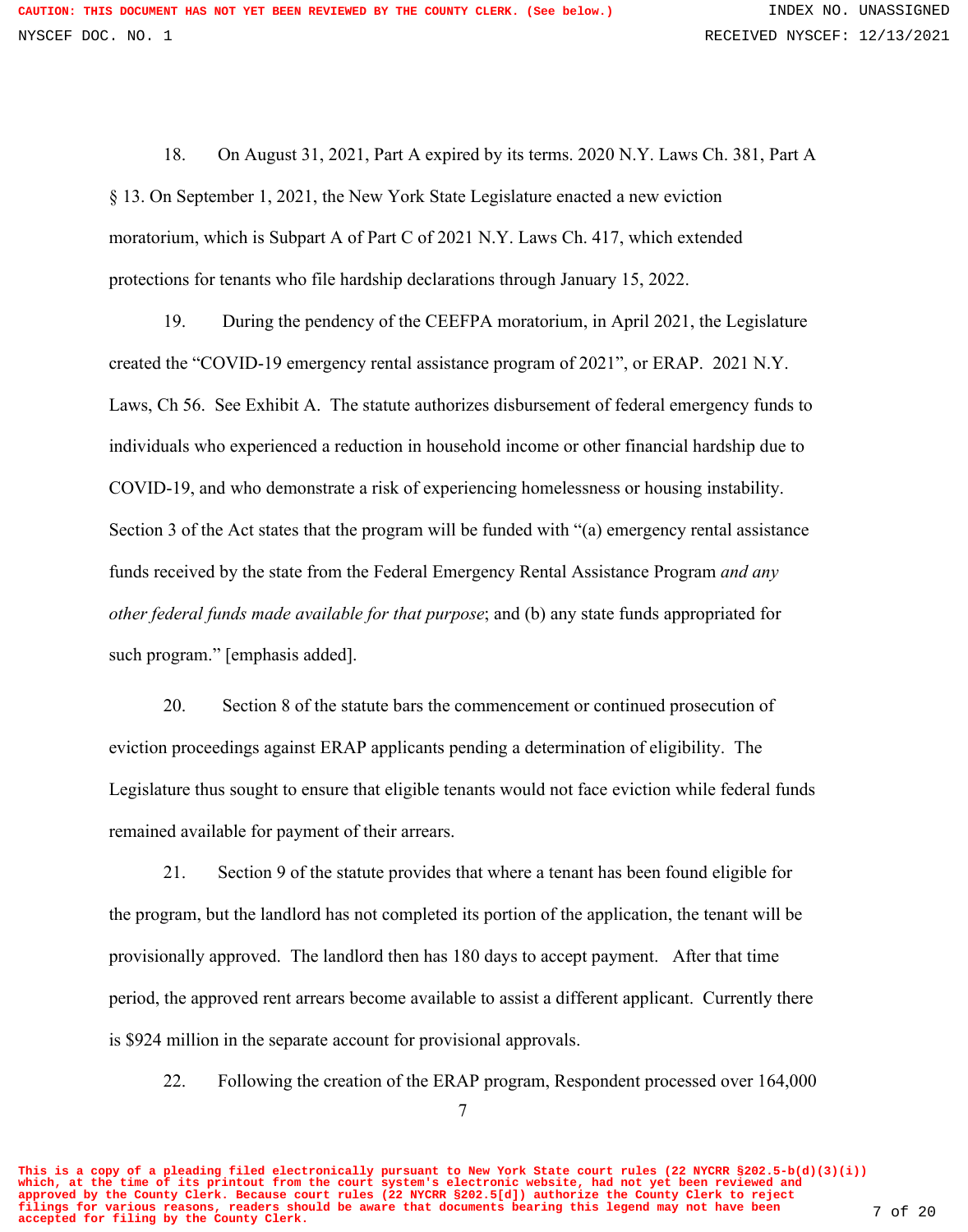applications. Of that, Respondent has disbursed 1.13 billion dollars covering 90,375 families. Respondent has found another 73,884 families to be provisionally approved in the amount of 924 million dollars.

23. On or about November 12, 2021, Respondent announced that it was closing the ERAP program to new applicants, effective November 14 at 10 p.m. At the same time, Respondent announced that it had requested an additional \$996 billion from the Treasury Department as part of the reallocation process.

24. Over 430,000 potential applicants remain in rent arrears. Upon the expiration of the CEEFPA moratorium on January 15, 2022, all of these tenants will become vulnerable to losing their homes, while New York State may still be eligible to receive additional federal funds that could prevent their eviction.

25. The federal government created the Emergency Rental Assistance program as part of the Consolidated Appropriations Act of 2021. Public Law 116-260. Section 501 of Division N of the Act created an Emergency Rental Assistance program ("ERA 1") and appropriated 25 billion dollars to be distributed to grantees throughout the country. Public Law 116-260 Section 501. ERA 1 set deadlines for the use of these funds and required that the United States Treasury Department begin on September 30, 2021, to recapture excess funds from grantees that had not used their funds and to reallocate those funds to the grantees that had used the funds. Public Law 116-260 Section 501§ d.

26. As part of the ERA 1 funds, New York State and local jurisdictions received 1.28 billion dollars. All but eight jurisdictions in New York State provided their individual grants to the state to run the ERAP program. The New York State ERAP program received 1.18 billion dollars.

**This is a copy of a pleading filed electronically pursuant to New York State court rules (22 NYCRR §202.5-b(d)(3)(i)) which, at the time of its printout from the court system's electronic website, had not yet been reviewed and approved by the County Clerk. Because court rules (22 NYCRR §202.5[d]) authorize the County Clerk to reject filings for various reasons, readers should be aware that documents bearing this legend may not have been accepted for filing by the County Clerk.** 8 of 20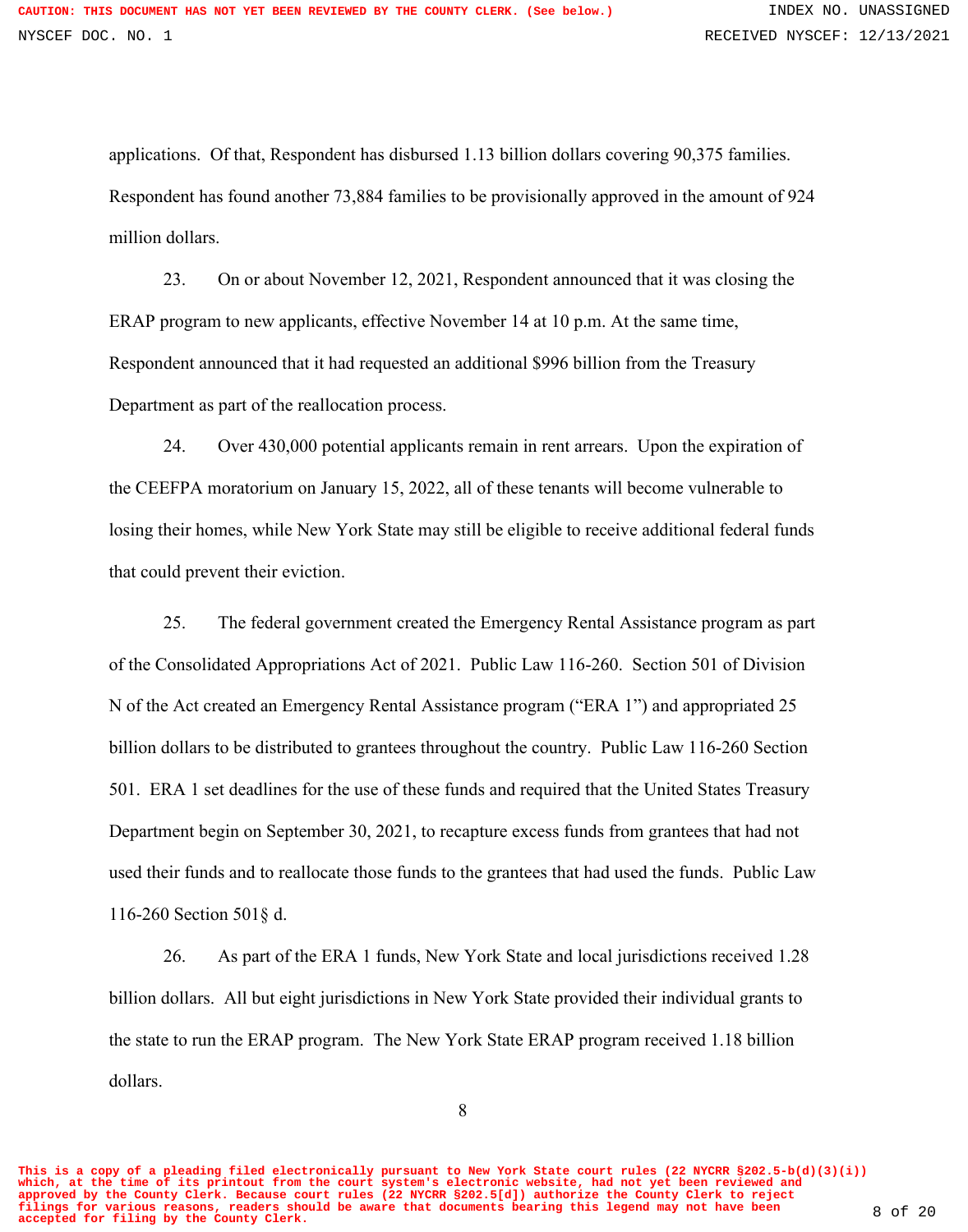27. In March 2021, as part of the American Rescue Plan Act, Congress appropriated an additional 21.5 billion dollars for the rent relief program. Public Law 117-2 section 3201. Out of those funds, ERA 2, New York State was allocated 2.6 billion, 2.4 billion went into the ERAP program.

28. According to the United State Treasury's most recent reporting, through October 2021, grantees have spent 12.6 billion of the 25 billion ERA 1 funds. There was only a small number of ERA 2 funds that have been disbursed thus far.

29. In October 2021, the Treasury Department invited states who had exhausted their ERA 1 allocations to apply for additional ERA 1 funds that had not been obligated by other states.

30. On November 12, 2021, OTDA requested an additional \$996 million from the federal government. That application remains pending.

31. In addition, New York will likely be eligible to apply for reallocation of unspent ERA 2 funds in March 2022. Potentially hundreds of millions of dollars may also be reallocated from the funds provisionally approved, but not yet accepted by landlords.

32. However, despite these potential sources of additional funding, Respondent prematurely and abruptly stopped accepting new ERAP applications on November 14, 2021.

33. As a result, tenants who would be eligible to receive assistance from the additional federal funding will be unable to obtain a stay of their evictions under the ERAP statute, and will be vulnerable to eviction as of January 15, 2022 when the CEEFPA moratorium expires. Such tenants may well be evicted, only to learn later that the federal government allocated money to New York State that could have kept them in their homes.

9

**This is a copy of a pleading filed electronically pursuant to New York State court rules (22 NYCRR §202.5-b(d)(3)(i)) which, at the time of its printout from the court system's electronic website, had not yet been reviewed and approved by the County Clerk. Because court rules (22 NYCRR §202.5[d]) authorize the County Clerk to reject filings for various reasons, readers should be aware that documents bearing this legend may not have been accepted for filing by the County Clerk.** 9 of 20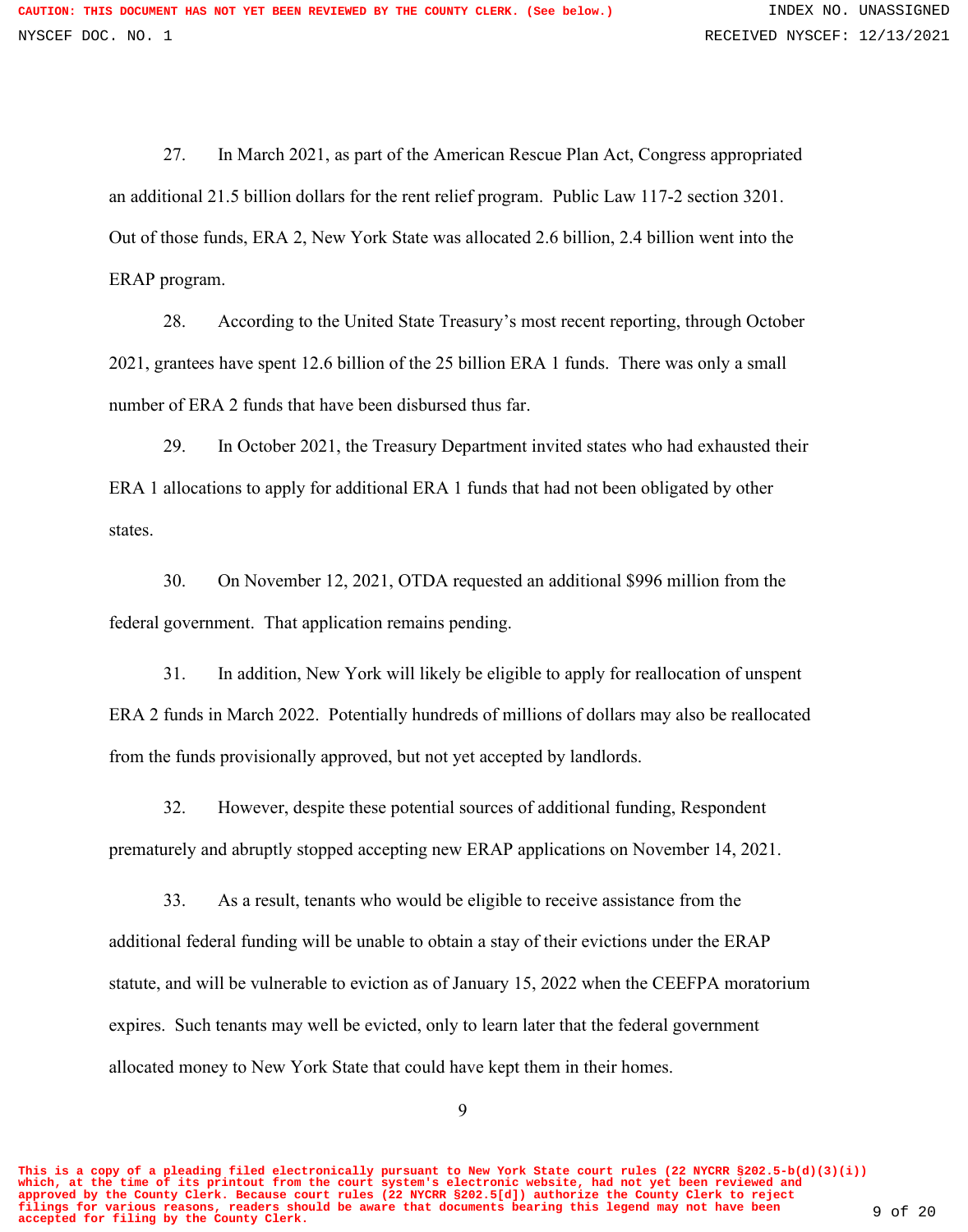# **Individual Plaintiff Facts**

Maria Hidalgo

34. Petitioner Maria Hidalgo has resided at 1765 Townsend Avenue, Bronx, New York, Apartment 6C, since 2009.

35. Ms. Hidalgo has a preferential rent stabilized rent of approximately \$1856 that she pays with the help of a Section 8 subsidy.

36. In the Spring of 2020, Ms. Hidalgo lost a job as a home health aide when her client died. She had also been working as a cook at a local church, but stopped working there because of the COVID-19 epidemic.

37. Ms. Hidalgo received unemployment insurance from July 2020 to August 2021. However, during that time, Ms. Hidalgo had difficulty paying her rent because she need to support her adult daughter who had moved in with her, and to help her daughter keep up with her student loan bills. She also had to send money to her father in the Dominican Republic for his medications and medical care.

38. When her unemployment ended, Ms. Hidalgo had no income other than food stamps, but she did not realize she could request a reduction in her Section 8 rent share. As a result, she accrued additional arrears for September through December 2021.

39. Due to language barriers and lack of technology, Ms. Hidalgo did not learn about the ERAP program until November 2021.

40. She called Bronxworks, a community group that contracts to process ERAP applications, on November 15, the day after the ERAP portal closed.

41. Ms. Hidalgo currently owes \$8844 in rental arrears through December 2021. Her landlord has sent her a rent demand notice, but has not yet commenced summary eviction

**This is a copy of a pleading filed electronically pursuant to New York State court rules (22 NYCRR §202.5-b(d)(3)(i)) which, at the time of its printout from the court system's electronic website, had not yet been reviewed and approved by the County Clerk. Because court rules (22 NYCRR §202.5[d]) authorize the County Clerk to reject filings for various reasons, readers should be aware that documents bearing this legend may not have been accepted for filing by the County Clerk.** 10 of 20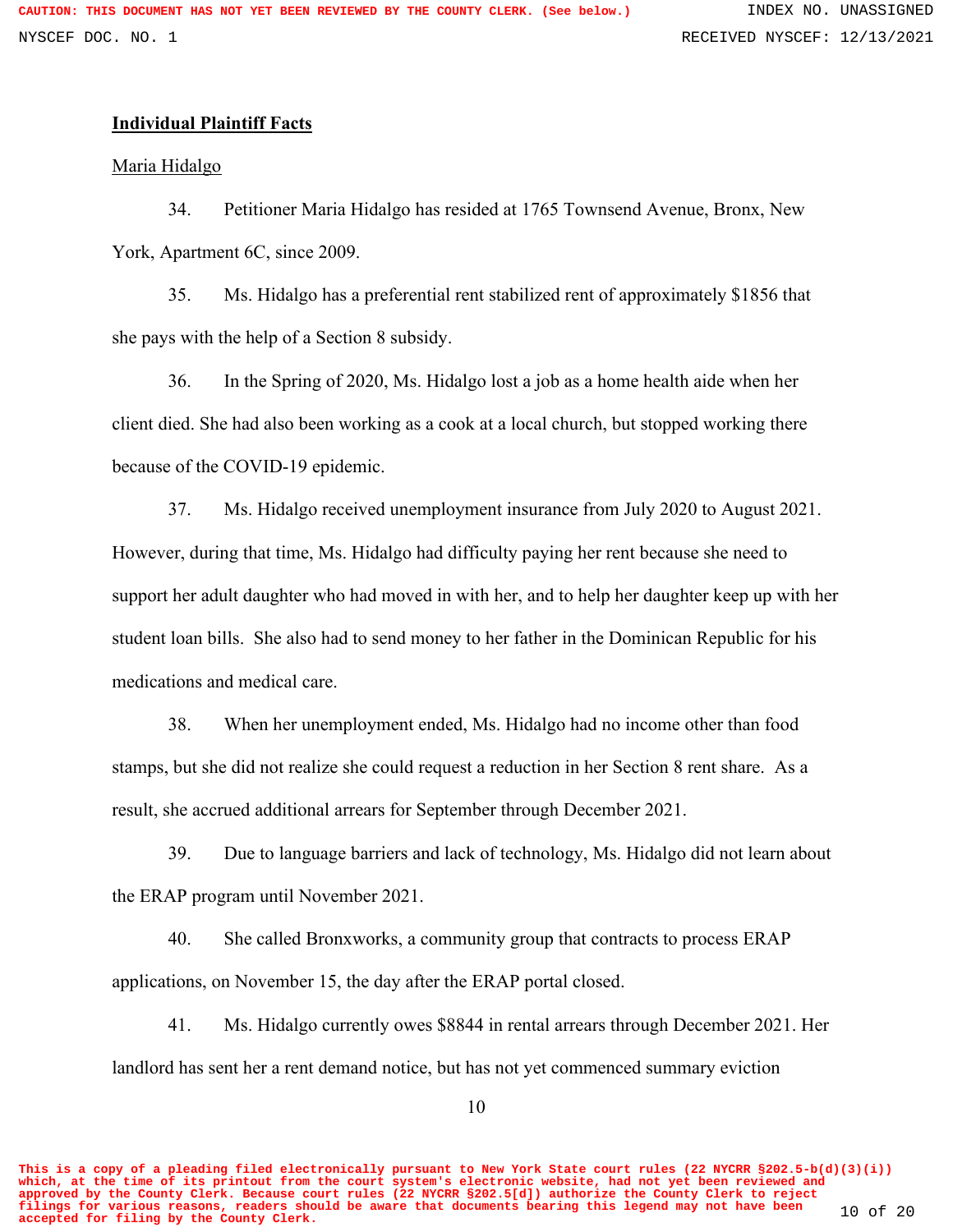proceedings. Ms. Hidalgo is free to start a nonpayment proceeding at any time, even during the State moratorium.

42. If OTDA does not reopen the ERAP portal, Ms. Hidalgo will likely face eviction soon after the State moratorium expires on January 15, 2022.

## Ana Liriano

43. Petitioner Ana Liriano has resided at 711C Seagirt Ave, Apt. 6K, Rockaway, New York, for approximately 5 years. Her monthly rent is \$1,326.76.

44. Both Ms. Liriano and her adult daughter with whom she resides are disabled, and receive a total of about \$1400 in disability benefits.

45. Prior to March 2020, Ms. Liriano worked part time as a child caretaker to supplement her income and afford her rent, but lost her job due to COVID.

46. Ms. Liriano currently owes approximately \$18,574.64 in arrears dating from October 2020.

47. In or about November 2020, Ms. Liriano obtained about \$5700 from the NYC Department of Social Services that partially paid her rental arrears. She also began receiving a monthly subsidy of \$807. However, the rent arrears grant still left her with a balance of over \$7000, and arrears have continued to accrue since that time.

48. In June 2021, Ms. Liriano's landlord commenced a nonpayment eviction proceeding seeking \$11,735 in arrears.

49. Ms. Liriano was unable to complete an ERAP application prior to November 15, 2021 due to lack of technology. Her inability to apply was also due to her physical and mental disabilities.

**This is a copy of a pleading filed electronically pursuant to New York State court rules (22 NYCRR §202.5-b(d)(3)(i)) which, at the time of its printout from the court system's electronic website, had not yet been reviewed and approved by the County Clerk. Because court rules (22 NYCRR §202.5[d]) authorize the County Clerk to reject filings for various reasons, readers should be aware that documents bearing this legend may not have been accepted for filing by the County Clerk.** 11 of 20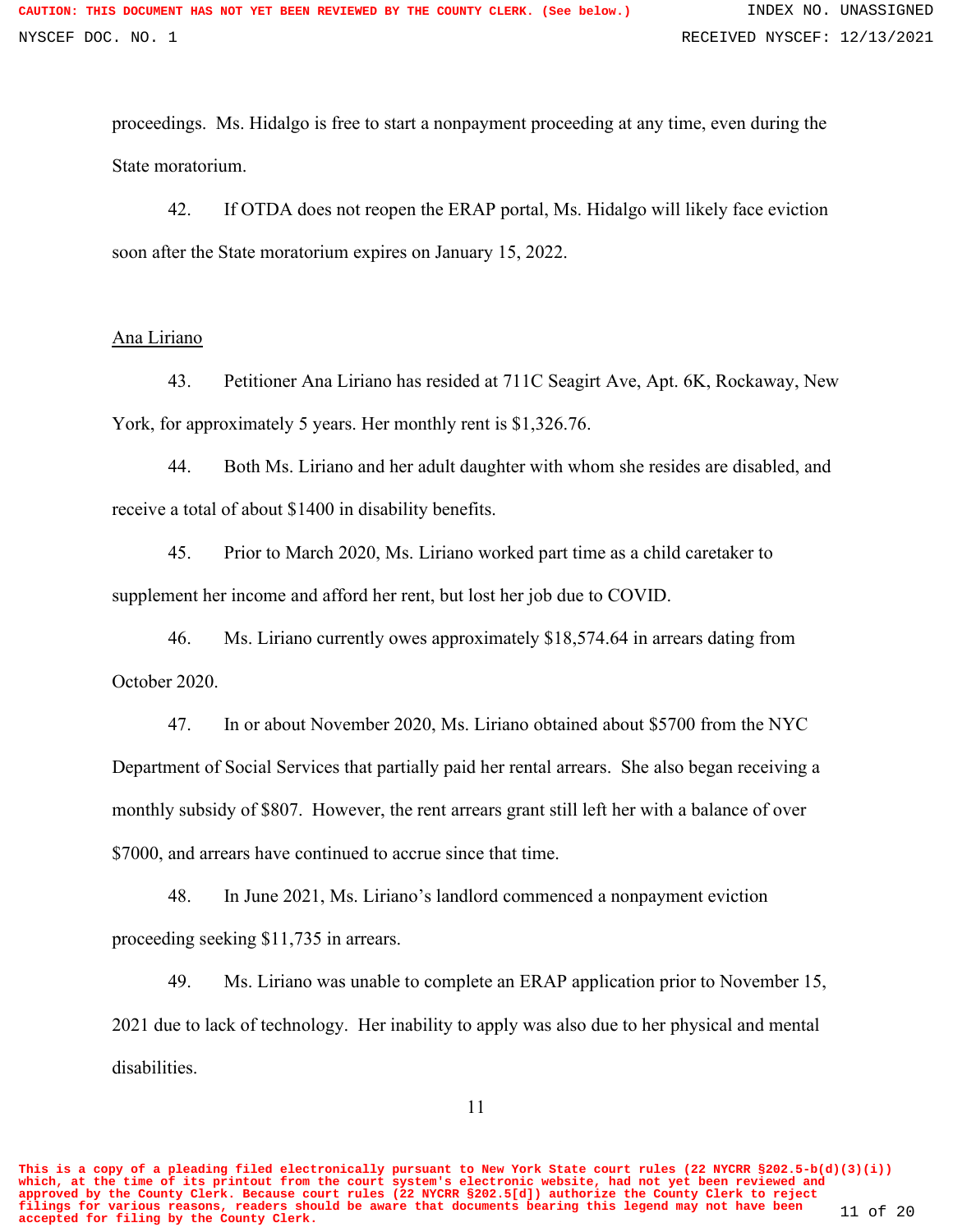50. Ms. Liriano's landlord commenced a nonpayment case against her in June 2021, claiming \$11,735 in arrears. See Exhibit B. Ms. Liriano appeared and filed a hardship declaration in July.

51. In October, Ms. Liriano's landlord submitted a motion to challenge the validity of her hardship declaration, which was calendared for November 9. Her case is now calendared for January 12, 2022.

52. Ms. Liriano retained the Legal Aid Society in November 2021 after the ERAP portal had closed.

53. If OTDA does not reopen the ERAP portal, Ms. Liriano will be subject to eviction soon after the State moratorium expires on January 15, 2022.

### Amelia Camacho and Sergio De Jesus

54. Petitioners Amelia Camacho and Sergio De Jesus have resided with their minor son at 140 Kingsland Ave., Apt. 1-L, Brooklyn, New York, since 1997. Their monthly rent is \$1102.

55. Ms. Camacho and Mr. De Jesus both lost their jobs in the Spring of 2020 due to the COVID-19 pandemic and were unable to pay their rent.

56. In September 2020, their landlord commenced a nonpayment eviction proceeding seeking \$18,000 in rental arrears. See Exhibit C.

57. In August 2021, the landlord filed a motion seeking a default judgment, claiming that \$23,000 was then outstanding.

58. Ms. Camacho and Mr. De Jesus did not apply for ERAP prior to the closure of the portal due to language barriers arising from their status as monolingual Spanish-speakers, and

**This is a copy of a pleading filed electronically pursuant to New York State court rules (22 NYCRR §202.5-b(d)(3)(i)) which, at the time of its printout from the court system's electronic website, had not yet been reviewed and approved by the County Clerk. Because court rules (22 NYCRR §202.5[d]) authorize the County Clerk to reject filings for various reasons, readers should be aware that documents bearing this legend may not have been accepted for filing by the County Clerk.** 12 of 20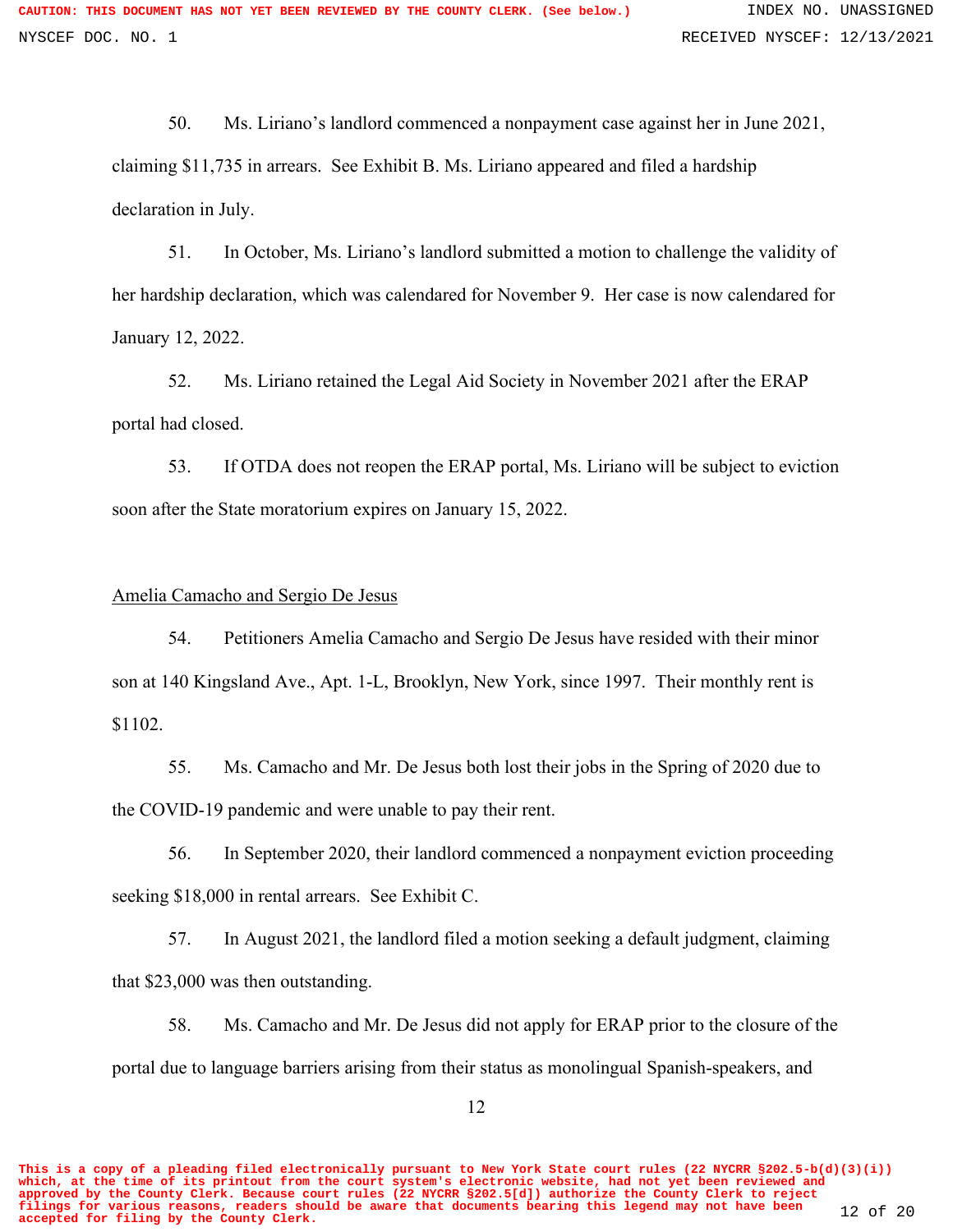unfamiliarity with technology.

59. By the time Ms. Camacho and Mr. De Jesus were able to retain counsel who could assist them with ERAP at the beginning of December, the portal had closed.

60. If OTDA does not reopen the ERAP portal, Ms. Camacho and Mr. De Jesus will be subject to eviction soon after the State moratorium expires on January 15, 2022.

#### Class Action Allegations

61. Article 9 of the N.Y. Civil Practice Law and Rules (C.P.L.R.) authorizes certification of a class consisting of all tenants in New York State who owe arrears to their landlords and are categorically eligible for ERAP but for Respondent's closing of the program to new applicants on November 15, 2021.

62. Common questions of law and fact predominate, namely, whether Respondent exceeded its lawful powers and acted contrary to law when it closed the ERAP program to new applicants.

63. Over 591,000 tenants in New York State currently owe rent to their landlords, are eligible for ERAP, but cannot now apply due to Respondent's closure of the program. Thus, the class is too numerous to permit joinder of each individual member.

64. The named individual Petitioners are typical of individuals who are in need of ERAP funds, eligible for ERAP, but barred from applying by Respondent.

65. Counsel for Petitioners is experienced in representing clients in complex class action litigation and therefore will be able to provide adequate representation to the class in this litigation.

**This is a copy of a pleading filed electronically pursuant to New York State court rules (22 NYCRR §202.5-b(d)(3)(i)) which, at the time of its printout from the court system's electronic website, had not yet been reviewed and approved by the County Clerk. Because court rules (22 NYCRR §202.5[d]) authorize the County Clerk to reject filings for various reasons, readers should be aware that documents bearing this legend may not have been accepted for filing by the County Clerk.** 13 of 20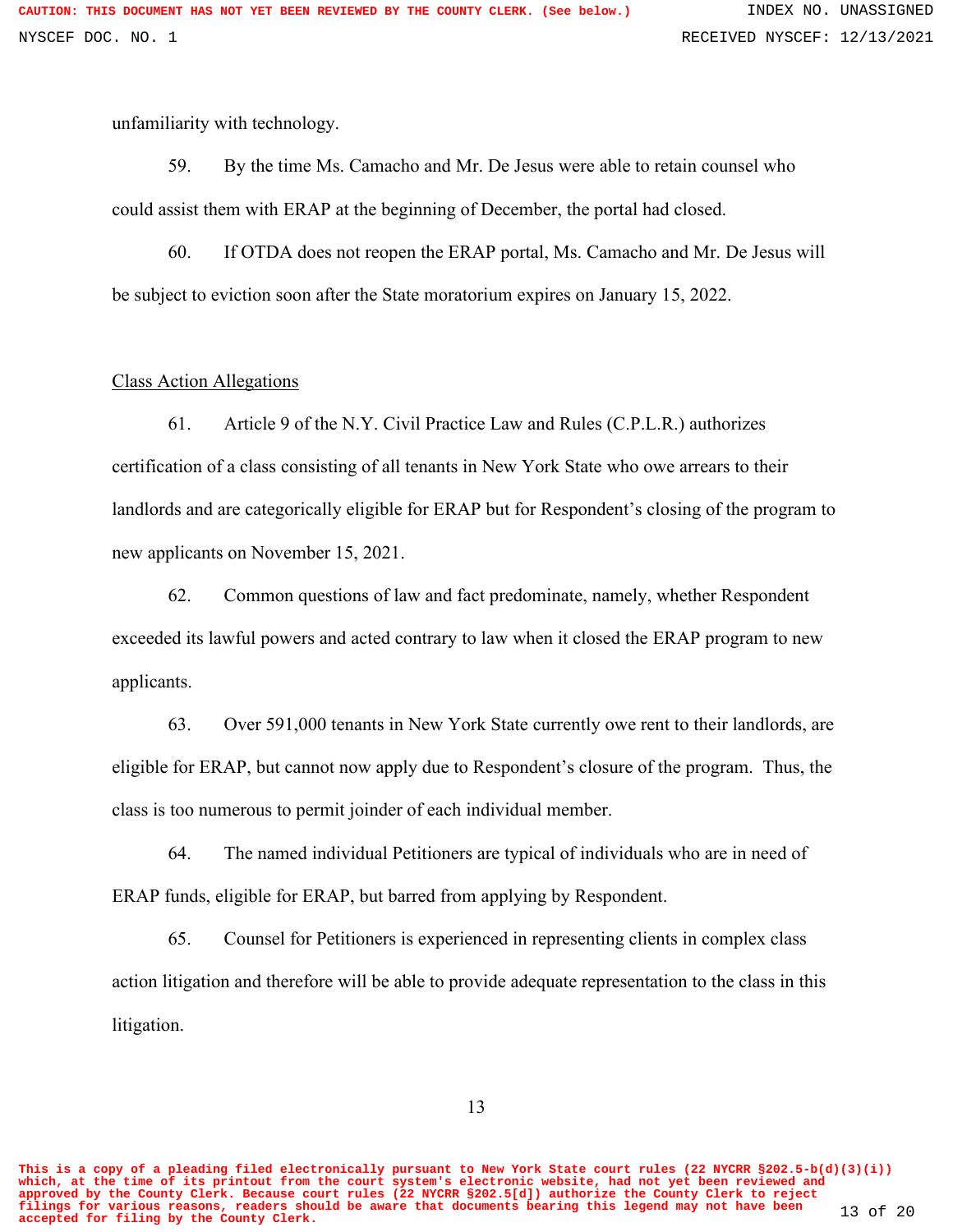# **Organizational Plaintiff Facts**

# Housing Court Answers

66. Petitioner-plaintiff HOUSING COURT ANSWERS ("HCA") was founded in 1981 to provide legal information to *pro se* litigants in New York City's Housing Courts. HCA staffs tables at all of New York City's Housing Courts, providing information, answers to questions and advice to unrepresented litigants. Additionally, HCA operates a Hotline to explain housing court procedures to *pro se* litigants and to provide information about rent arrears assistance.

67. If the ERAP portal is not reopened, potentially hundreds of thousands of tenants will be threatened with eviction and homelessness after the expiration of the State eviction moratorium on January 15, 2002. Many of these tenants will seek advice and assistance from HCA, placing an enormous strain its programs and services.

# Coalition for the Homeless

68. The Coalition for the Homeless, founded in 1981, is a not-for-profit advocacy and direct services organization that assists more than 3,500 homeless and at-risk New Yorkers each day. The Coalition advocates for proven, cost-effective solutions to address the crisis of modern homelessness, which is now in its fifth decade. The Coalition also protects the rights of homeless people through litigation involving the right to emergency shelter, the right to vote, the right to reasonable accommodations for those with disabilities, and life-saving housing and services for homeless people living with mental illnesses and HIV/AIDS.

69. The Coalition operates 11 direct-services programs that offer vital services to homeless, at-risk, and low-income New Yorkers. These programs include: permanent housing

**This is a copy of a pleading filed electronically pursuant to New York State court rules (22 NYCRR §202.5-b(d)(3)(i)) which, at the time of its printout from the court system's electronic website, had not yet been reviewed and approved by the County Clerk. Because court rules (22 NYCRR §202.5[d]) authorize the County Clerk to reject filings for various reasons, readers should be aware that documents bearing this legend may not have been accepted for filing by the County Clerk.** 14 of 20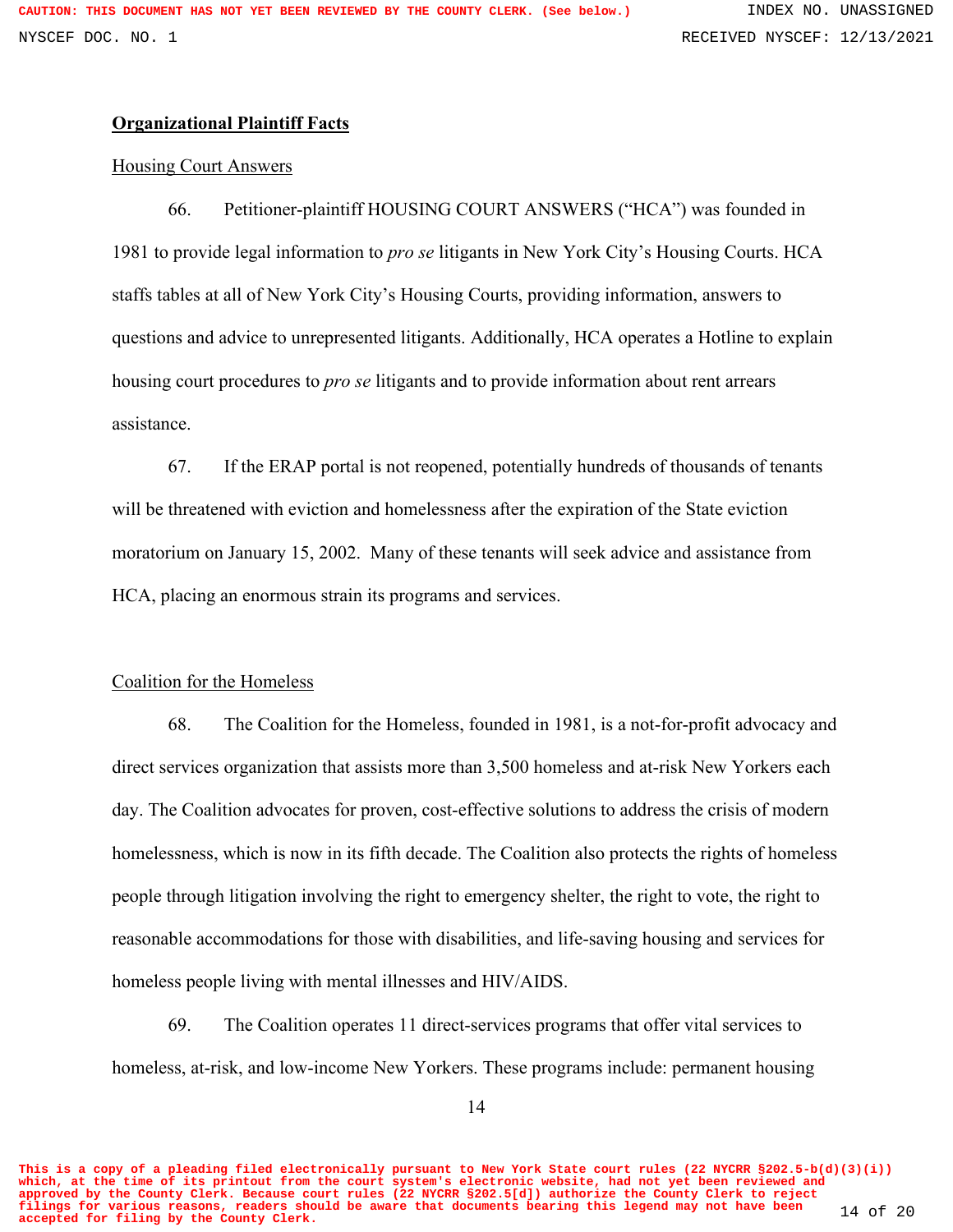for formerly homeless families and individuals living with HIV/AIDS; job-training for homeless and low-income women; and permanent housing for formerly homeless families and individuals. The Coalition's mobile soup kitchen, which usually distributes 800 to 1,000 nutritious hot meals each night to homeless and hungry New Yorkers on the streets of Manhattan and the Bronx, had to increase our meal production and distribution by as much as 40 percent and has distributed PPE and emergency supplies during the COVID-19 pandemic. Finally, the Coalition's Crisis Services Department assists more than 1,000 homeless and at-risk households each month with eviction prevention, individual advocacy, referrals for shelter and emergency food programs, and assistance with public benefits as well as basic necessities such as diapers, formula, work uniforms, and money for medications and groceries. In response to the pandemic, the Coalition opened a special Crisis Hotline for homeless individuals who need immediate help finding shelter or meeting other critical needs.

70. If the ERAP portal is not reopened, potentially hundreds of thousands of tenants will become subject to eviction and homelessness after the expiration of the State eviction moratorium on January 15, 2002. Such a surge in the number of homeless individuals and families would put an enormous strain on all of the Coalition's programs and services.

## **CLAIMS**

# **FIRST CAUSE OF ACTION**

71. Petitioners repeat and re-allege each and every allegation set forth above.

72. Respondent's closure of the ERAP program to new applicants, effective November 15, 2022, was arbitrary and capricious, in excess of Respondent's legal authority, and contrary to law.

**This is a copy of a pleading filed electronically pursuant to New York State court rules (22 NYCRR §202.5-b(d)(3)(i)) which, at the time of its printout from the court system's electronic website, had not yet been reviewed and approved by the County Clerk. Because court rules (22 NYCRR §202.5[d]) authorize the County Clerk to reject filings for various reasons, readers should be aware that documents bearing this legend may not have been accepted for filing by the County Clerk.** 15 of 20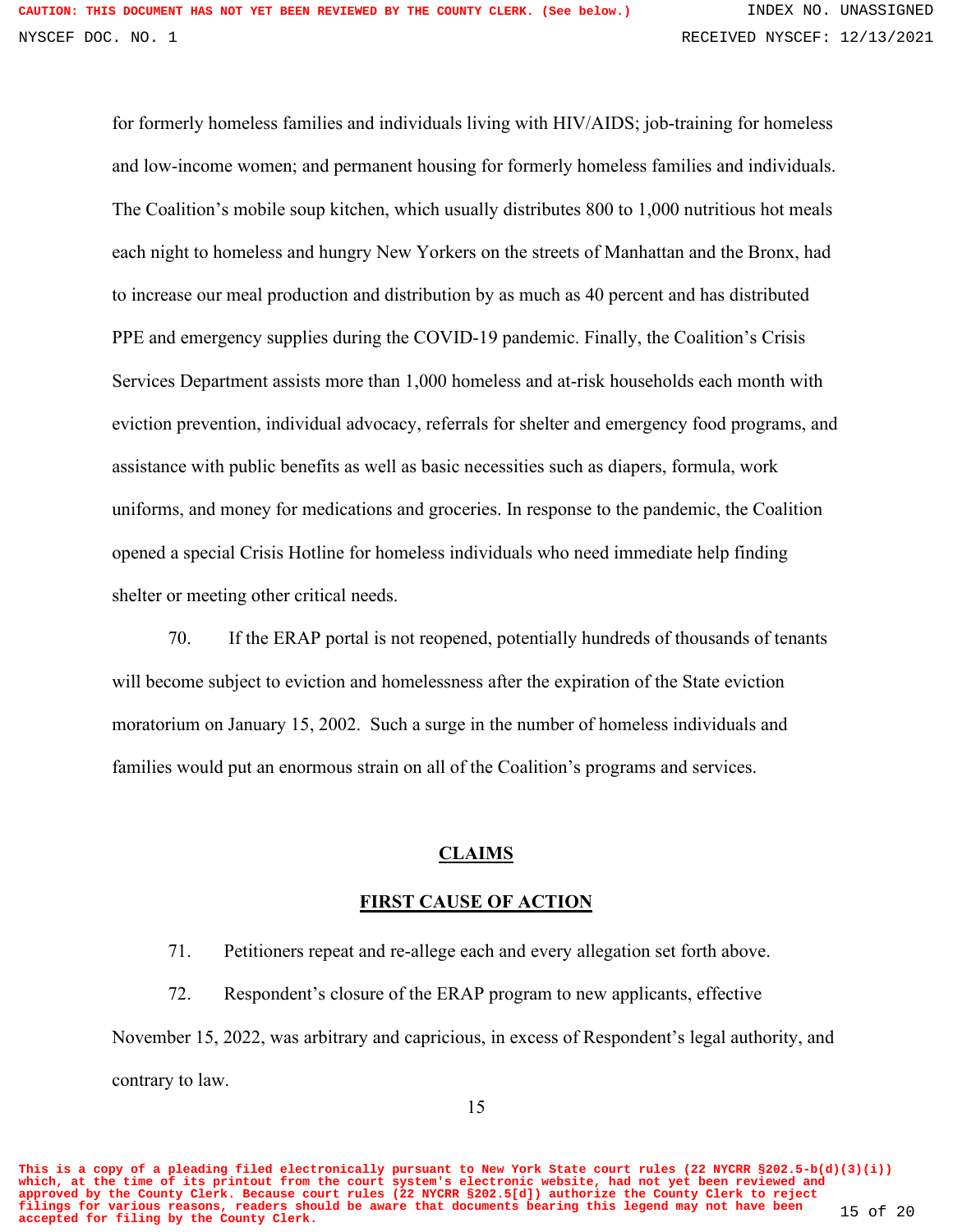73. Petitioners are entitled to an Order directing Respondent to reverse its determination and reopen the program to new applicants.

WHEREFORE, Petitioners requests that this court issue a Judgment:

1. Certifying a class of all tenants in New York State, who, like the named individual Petitioners, owe rent to their landlords, are categorically eligible for ERAP, but who are now barred from applying for ERAP relief due to Respondent's closure of the program to new applicants;

2. Declaring that Respondent's refusal as of November 15, 2021, to accept further ERAP applications despite a pending request to the federal government for additional funds, is arbitrary, capricious, beyond the scope of Respondent's authority under the ERAP statute;

3. Granting Petitioners a preliminary and permanent injunction staying Respondent from refusing to accept applications for the Emergency Rental Assistance Program (ERAP) pending the ultimate disposition of this case;

4. Directing Respondent to recommence acceptance of ERAP applications, including by reopening its web portal, and to contact potential applicants whose attempts to apply were rejected due to Respondent's unlawful policy;

5. Awarding Petitioners attorneys' fees, costs and disbursements incurred in prosecuting this proceeding, in an amount to be determined by this Court; and

6. Granting such other and further relief as this Court deems just and proper.

16

**This is a copy of a pleading filed electronically pursuant to New York State court rules (22 NYCRR §202.5-b(d)(3)(i)) which, at the time of its printout from the court system's electronic website, had not yet been reviewed and approved by the County Clerk. Because court rules (22 NYCRR §202.5[d]) authorize the County Clerk to reject filings for various reasons, readers should be aware that documents bearing this legend may not have been accepted for filing by the County Clerk.** 16 of 20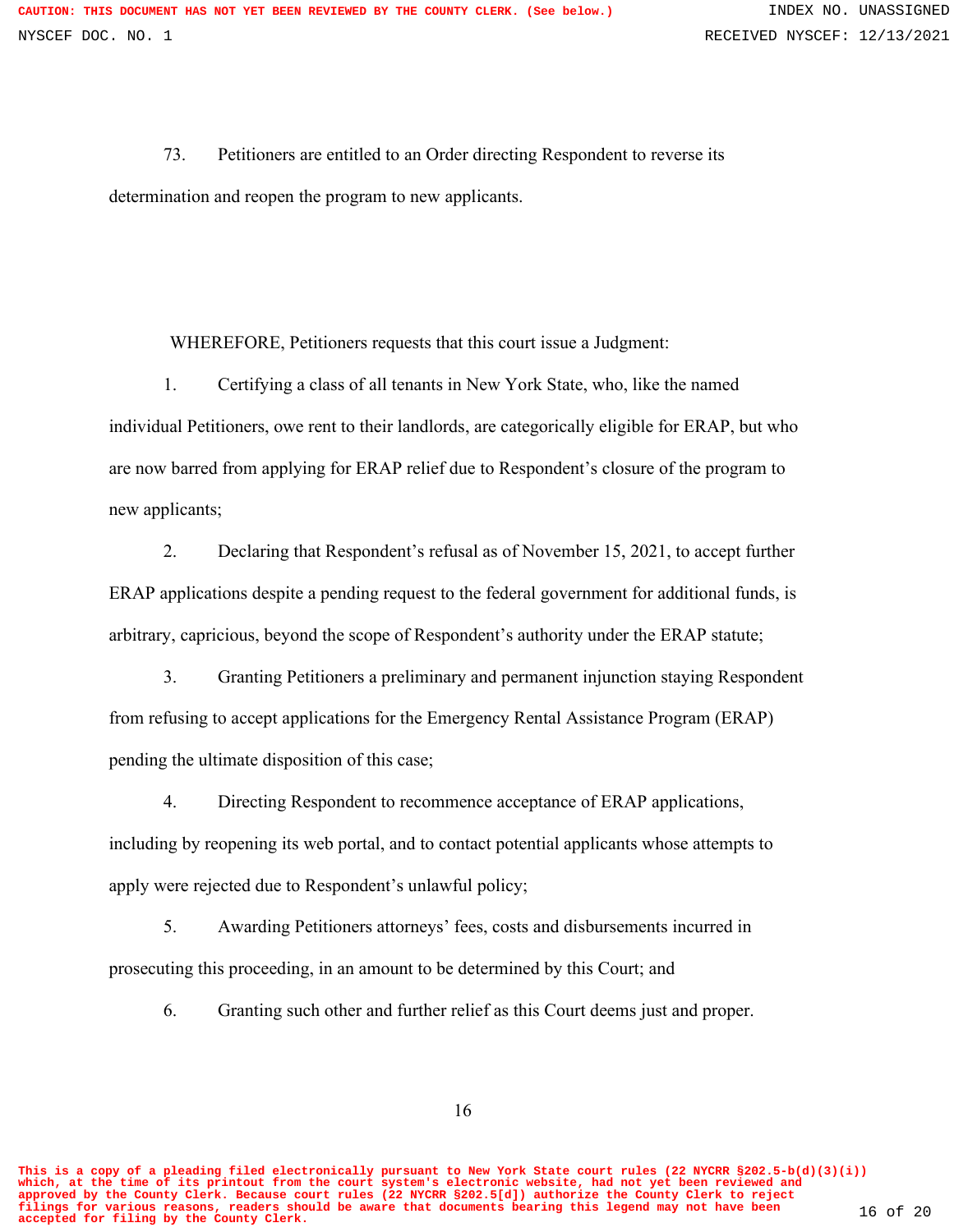Respectfully submitted,

s/ Edward Josephson

Judith Goldiner, Attorney-in-Charge, Civil Law Reform Edward Josephson, Supervising Attorney Ellen Davidson, Of Counsel Alex MacDougall, Of Counsel

THE LEGAL AID SOCIETY 199 Water Street New York, NY. 10038 *Attorneys for Petitioners*  (212) 577-3332

To:

LETITIA JAMES Attorney General of the State of New York 28 Liberty Street New York, NY 10005

**This is a copy of a pleading filed electronically pursuant to New York State court rules (22 NYCRR §202.5-b(d)(3)(i)) which, at the time of its printout from the court system's electronic website, had not yet been reviewed and** approved by the County Clerk. Because court rules (22 NYCRR §202.5[d]) authorize the County Clerk to reject<br>filings for various reasons, readers should be aware that documents bearing this legend may not have been 17 of 20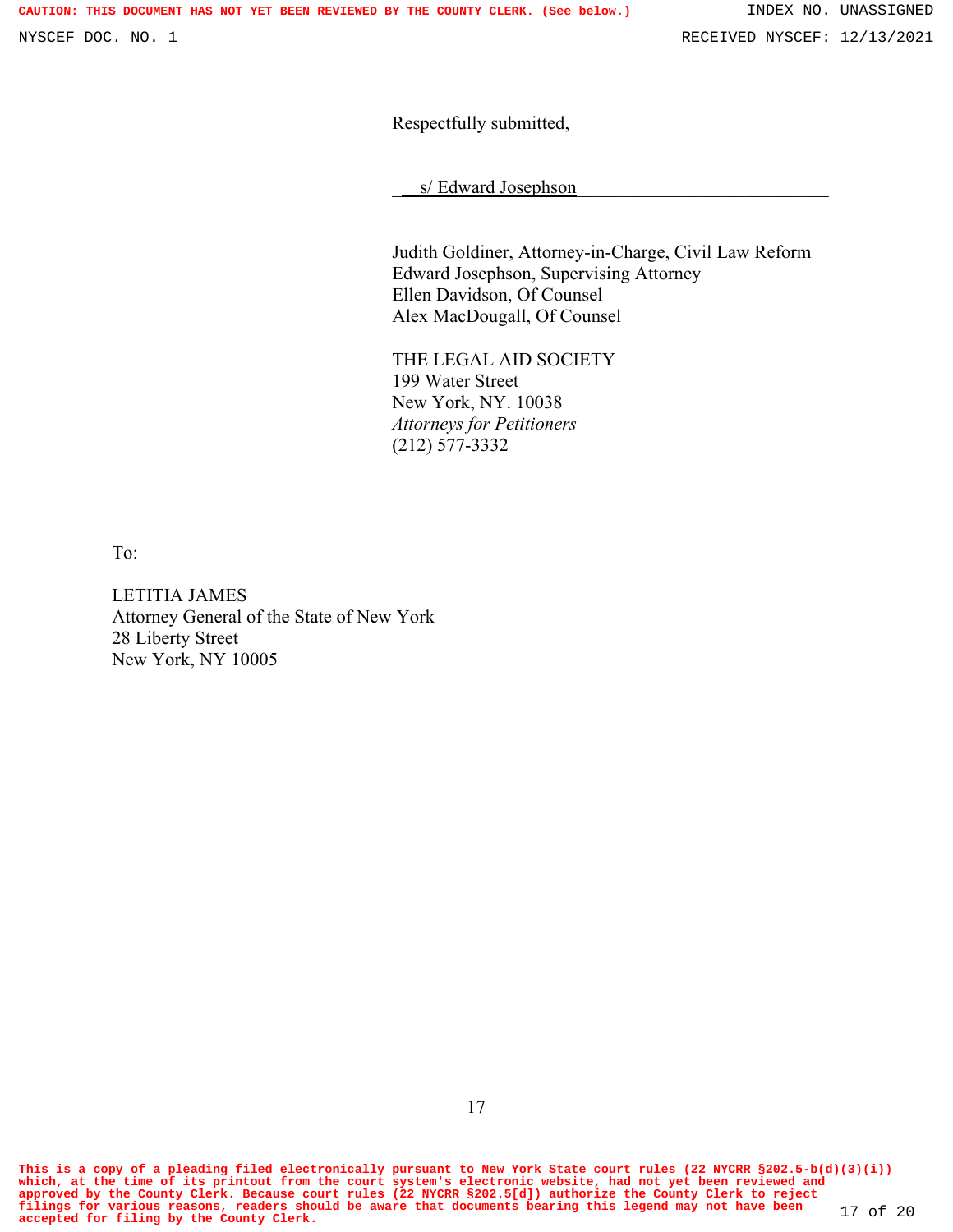# **V E R I F I C A T I O N**

STATE OF NEW YORK ) : ss.: COUNTY OF KINGS (

 EDWARD JOSEPHSON, an attorney licensed to practice law in the State of New York, hereby affirms:

1. I am the attorney for Petitioners-plaintiffs in the above-entitled proceeding.

2. I have read the contents of the foregoing Petition.

3. I submit this verification because Petitioners-plaintiffs are not in the county in which I maintain my office. The information stated therein is true to my own knowledge, or based upon conversations with the Petitioners-plaintiffs and review of relevant documents.

Dated: December 10, 2021

New York, NY

s/ Edward Josephson EDWARD JOSEPHSON

**This is a copy of a pleading filed electronically pursuant to New York State court rules (22 NYCRR §202.5-b(d)(3)(i)) which, at the time of its printout from the court system's electronic website, had not yet been reviewed and** approved by the County Clerk. Because court rules (22 NYCRR §202.5[d]) authorize the County Clerk to reject<br>filings for various reasons, readers should be aware that documents bearing this legend may not have been 18 of 20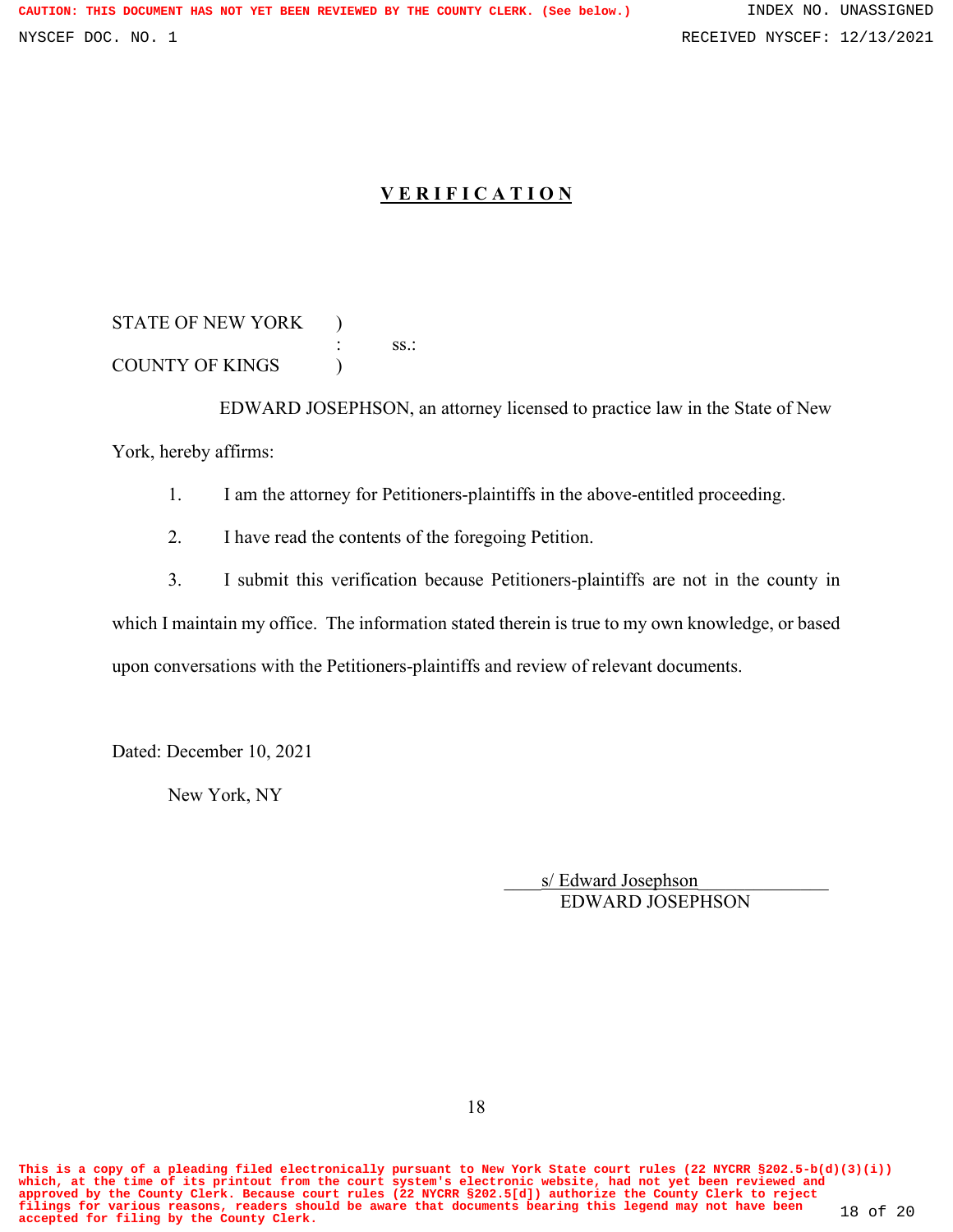### **VERIFICATION**

STATE OF NEW YORK )

ss.:

COUNTY OF KINGS ) Jennit<sup>o</sup> Laune, being duly sworn, deposes and says:

1. I am the Executive Director of Petitioner-plaintiff Housing Court Answers in the above-entitled proceeding.

2. I have read the contents of the foregoing Petition that pertain to my organization.

3. The information stated therein is true to my own knowledge except as to those matters therein stated to be alleged upon information and belief, and as to those matters I believe the information to be true.

Dated: December [0, 2021 New York, NY

my V

Sworn to before me this  $10^{\circ}$ of December, 2021

Kearcon D. Schoeften NOTARY PUBLiC

**Notary Public, State of New York KENNETH D. SCHAEFFER Quellfied No. 02\$08257330 in New York County Commission Eqplree March 12, 2024** ' '

**This is a copy of a pleading filed electronically pursuant to New York State court rules (22 NYCRR §202.5-b(d)(3)(i)) which, at the time of its printout from the court system's electronic website, had not yet been reviewed and** approved by the County Clerk. Because court rules (22 NYCRR §202.5[d]) authorize the County Clerk to reject<br>filings for various reasons, readers should be aware that documents bearing this legend may not have been 19 of 20